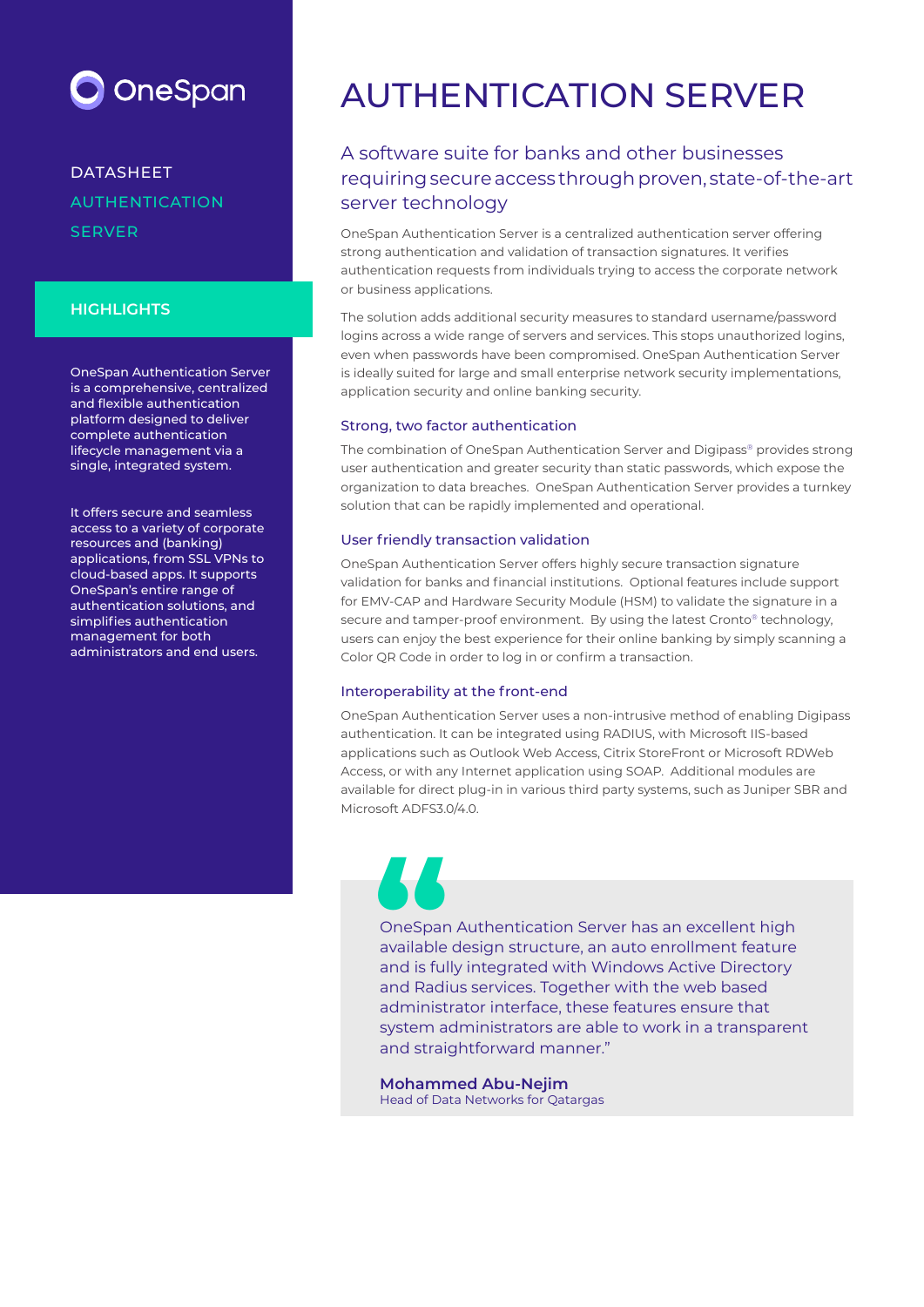

DATASHEET AUTHENTICATION SERVER

### **HIGHLIGHTS**

- Can be used out of the box or integrated with existing infrastructure
- Designed to fit the needs of organizations of any size
- Easy to install, manage and support
- Easy to integrate in existing infrastructure
- Efficient tools for helpdesk staff
- Robust and easy expandable with users and applications
- Cronto technology ensures an easy and convenient user experience
- Smooth migration, updates and maintenance

#### Wide Range of Supported Databases

OneSpan Authentication Server supports a wide range of ODBC compliant databases for data storage and ships standard with MariaDB. The Digipass related data can be stored with the users in the ODBC database and synced with Windows user information from the Active Directory.

#### Convenient web based user interface

All administration functions are available through a web based user interface, allowing remote administration and creating new opportunities for managed security services providers. End user support is efficient and easy to manage thanks to a dedicated overview of all functions that are required and used on a daily basis by helpdesk staff. An intuitive SelfManagement Website allows endusers to manage their software and hardware Digipass without Helpdesk intervention, thus freeing up admin resources.

#### Extensive auditing and reporting

The audit console monitors incoming and outgoing events on the OneSpan Authentication Server. Data gathered by the audit console provides critical details necessary to effectively manage a remote access environment. Extensive XML or HTML formatted reporting is provided for helpdesk troubleshooting, system- and security auditing, and accounting purposes.

#### Fits in any environment

OneSpan Authentication Server is available in the widest range of supported platforms: Windows Server, Ubuntu and RedHat distributions, VMware, Hyper-V and Citrix virtual environments, as well as dedicated appliance formats.

The integration went smoothly and quickly. OneSpan's Professional Services team and the technical team supported the integration well. In addition, the configuration with our NBF Direct online banking application was also done swiftly, thus allowing us to enhance two-factor authentication for our corporate banking customers in a quick and easy way. With this additional layer of security, we have made our customers even happier with NBF's services and level of customer engagement." The integrades of the integrades of the integrades of the integrades of the integral of the integral of the integral of the integral of the integral of the integral of the integral of the integral of the integral of the in

#### **Nasar Siddiqui**

Head of Electronic Channels for National Bank of Fujairah